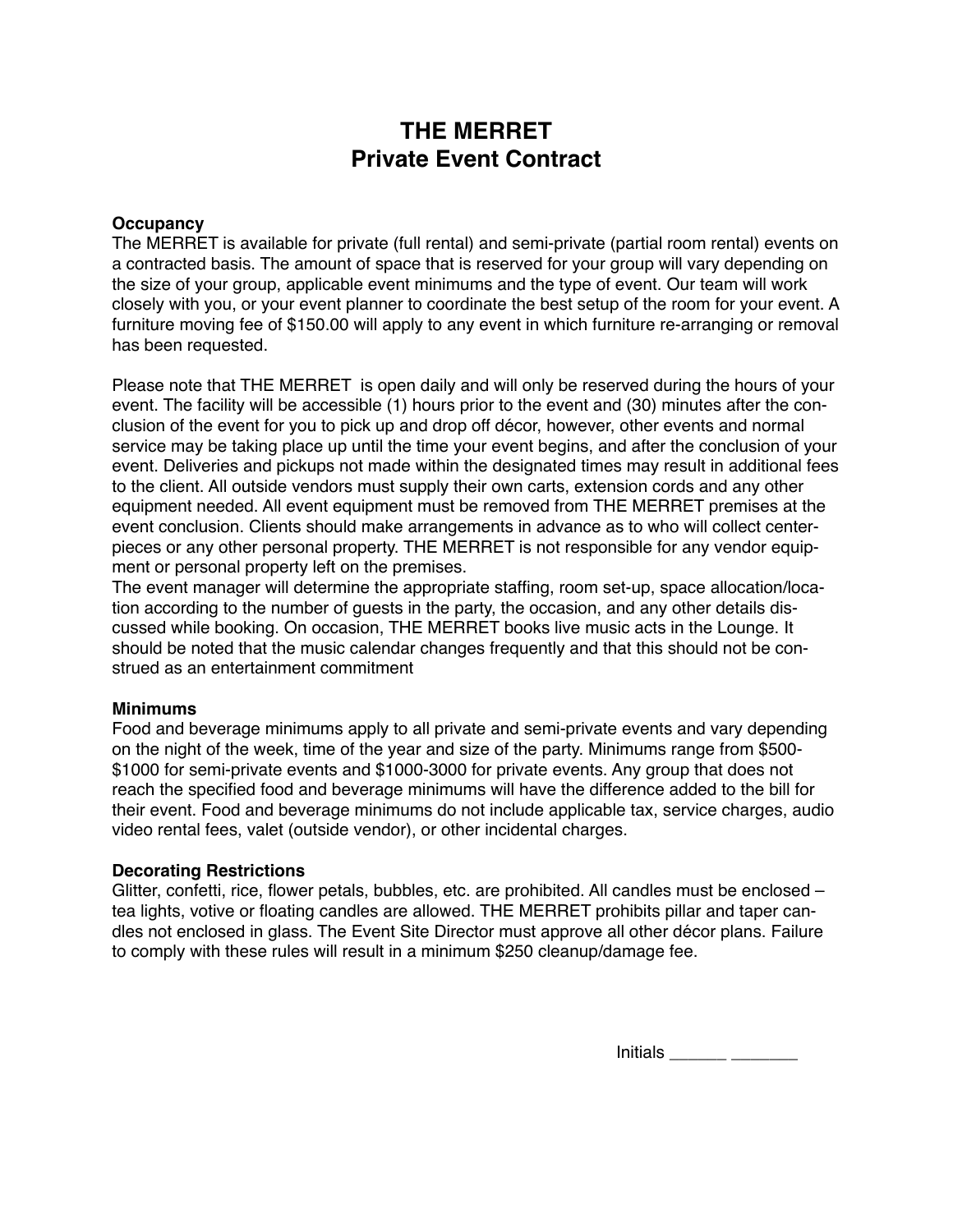# **Availability and Booking your Event**

The lounge is available for brunch, lunch, dinner, cocktail parties or late night soirees! All events are booked on a first come, first serve basis and are only considered reserved once a fully executed contract has been received by THE MERRET along with a credit card number/ deposit to guarantee the reservation. Unfortunately, we are not able to hold dates.

# **Menu Selection and Final Guest Count**

We offer a variety of private event menus. You may also review our full list of champagne, domestic sparkling, cocktails, wine and beer available for your event on our website. All alcohol is billed based on consumption. Some of the options that our guests have chosen for the bar are: Full hosted bar, beer and selected wine, cocktail class, specialty cocktails, cash bar, etc. Should you prefer a customized menu, our team would be happy to work with you to create that as well. All final menu selections must be made 10 days prior to the event. Please note, we will do our best to accommodate requests for additional food the day of the event, however, an additional service charge of \$30 per item will be applied to each menu addition ordered the day of the event. Final guests counts must be received 5 days prior to the event. You will be billed the guaranteed number, plus any additional meals served, or the specified food and beverage minimum, whichever is more.

Menu selections and price are subject to change without prior notice. Contact the event planner or visit our website for the most current menus before making your final selections.

# **Food and Beverage**

All food and beverage shall be supplied and prepared by THE MERRET LLC as contracted. No client nor his/her guests may bring or remove any food or beverage from the event without prior written approval by THE MERRET, LLC . A custom menu will be printed by The Merret

# **Service Charges, Sales Tax and payment**

All food, beverage, service and audio-visual charges are subject to City & State Tax (the current rate is 8.5% and Liquor Tax 13.5 %). In addition, a 20% service fee will be added to all checks, of which 100% will go to the event staff as a gratuity.

One bill will be presented to the host, or to their designee, and must be paid in full at the conclusion of the function. In the event that host elects to have a cash bar, the 20% service fee will be applied to the entire contracted food and beverage minimum.

# **Deposits**

A \$500 non-refundable event deposit and an event contract is required to confirm your reservation at THE MERRET. All events are booked on a first-come basis and we are not able to "hold" space until the contract and deposit have been received

#### **Cancellation Policy**

The following fees will apply to those who cancel their event: 0-4 days prior..........75% of food and beverage minimum 5-10 days prior..........50% of food and beverage minimum 10-30 days prior..........25% of food and beverage minimum

| <b>Initials</b> |  |  |
|-----------------|--|--|
|-----------------|--|--|